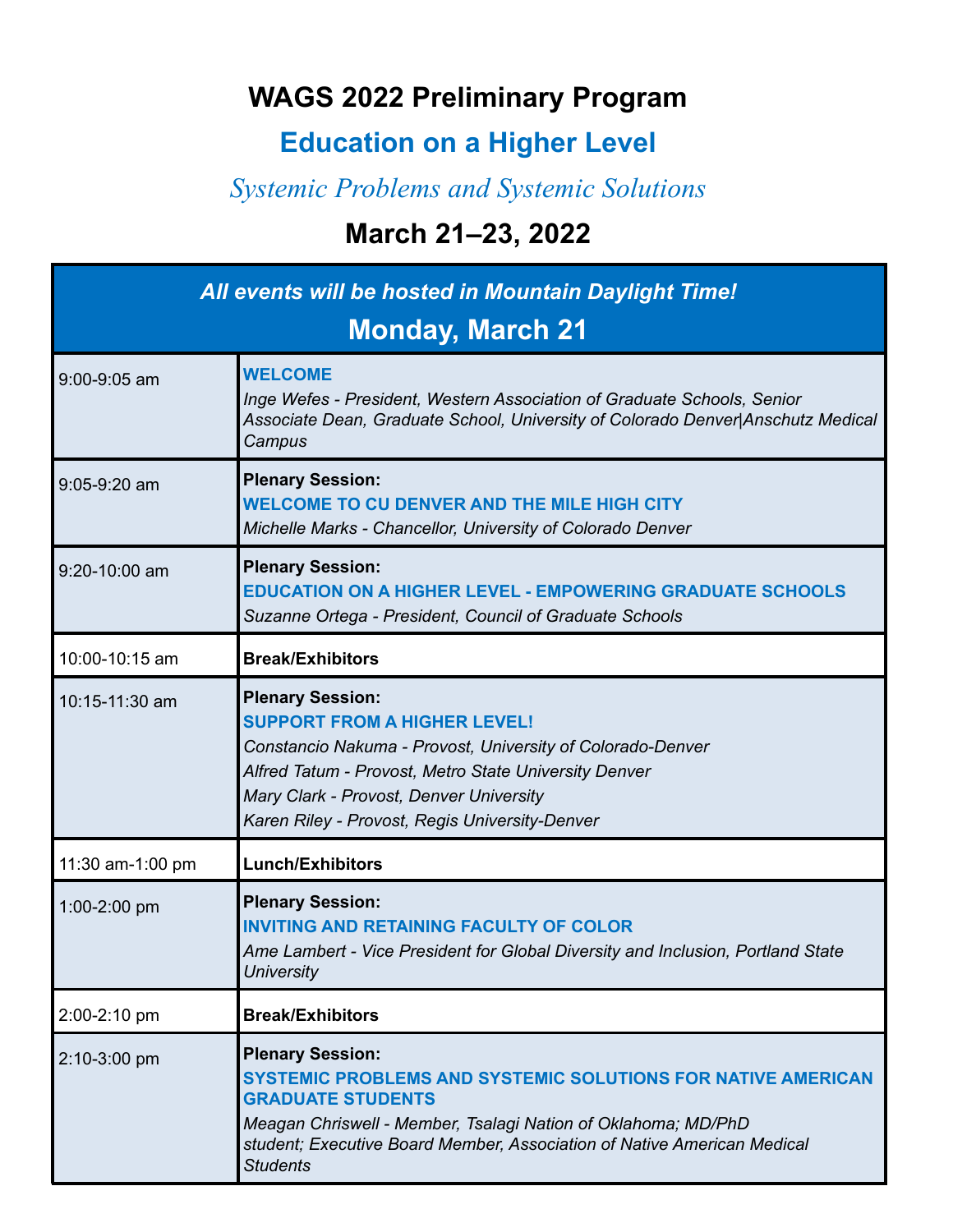| 3:00-3:10 pm   | <b>Break/Exhibitors</b>                                                                                                                                                         |
|----------------|---------------------------------------------------------------------------------------------------------------------------------------------------------------------------------|
| $3:10-4:00$ pm | <b>Plenary Session:</b><br><b>WHY HAVE ALL THE STUDENTS GONE?</b><br>Jesse Aleman - Associate Dean, Graduate Studies, University of New Mexico                                  |
| 4:00-4:10 pm   | <b>Break/Exhibitors</b>                                                                                                                                                         |
| $4:10-5:00$ pm | <b>Plenary Session:</b><br><b>INCLUSIVE CURRICULA AND SYLLABI</b><br>Shannon Campbell - Dean, College of Fine and Applied Arts, Appalachian State<br>University, North Carolina |

| All events will be hosted in Mountain Daylight Time! |                                                                                                                                                                                                                                                                                                                                                                                                                                                                                                                                                                                                                        |
|------------------------------------------------------|------------------------------------------------------------------------------------------------------------------------------------------------------------------------------------------------------------------------------------------------------------------------------------------------------------------------------------------------------------------------------------------------------------------------------------------------------------------------------------------------------------------------------------------------------------------------------------------------------------------------|
| <b>Tuesday, March 22</b>                             |                                                                                                                                                                                                                                                                                                                                                                                                                                                                                                                                                                                                                        |
| 8:30-9:30 am                                         | <b>Plenary Session:</b><br>PROMOTING DIVERSITY, EQUITY, AND INCLUSION IN GRADUATE<br><b>MILESTONES</b><br>Robert Augustine - Senior Vice President, Emeritus Council of Graduate Schools                                                                                                                                                                                                                                                                                                                                                                                                                               |
| $9:30-9:40$ am                                       | <b>Break/Exhibitors</b>                                                                                                                                                                                                                                                                                                                                                                                                                                                                                                                                                                                                |
| $9:40-10:30$ am                                      | <b>Concurrent Sessions I:</b><br><b>ASSURING QUALITY</b><br>A) Program Review, Prioritization, and Reduction<br>Rossitza Wooster - Dean, Graduate School, Portland State University<br>B) Moving Towards the 21st Century: Re-evaluating Admission<br><b>Processes and Procedures</b><br>Anna Siddowway - Senior Graduate Program Manager, Idaho State<br><b>University</b><br>Sandy Andrade - Application Analyst, Idaho State University<br>C) Effective Mentorship - Adjusting the Award Structure for Faculty<br>Amy Spring - Director, Project Management and Communications, Portland<br><b>State University</b> |
|                                                      | D) Pairing Graduate Survey Results with Graduation Outcomes to<br><b>Identify and Address Gaps</b><br>Colleen Webb - Associate Dean, Graduate School, Colorado State<br><b>University</b>                                                                                                                                                                                                                                                                                                                                                                                                                              |
| 10:30-10:45 am                                       | <b>Plenary: Short summaries from concurrent sessions</b>                                                                                                                                                                                                                                                                                                                                                                                                                                                                                                                                                               |
| 10:45-10:55 am                                       | <b>Break/Exhibitors</b>                                                                                                                                                                                                                                                                                                                                                                                                                                                                                                                                                                                                |
| 10:55-11:45 am                                       | <b>Concurrent Sessions II:</b><br><b>NEW OPPORTUNITIES TO ENHANCE GRADUATE EDUCATION</b><br>A) Tips for New Deans, Finance Managers, HR. etc.                                                                                                                                                                                                                                                                                                                                                                                                                                                                          |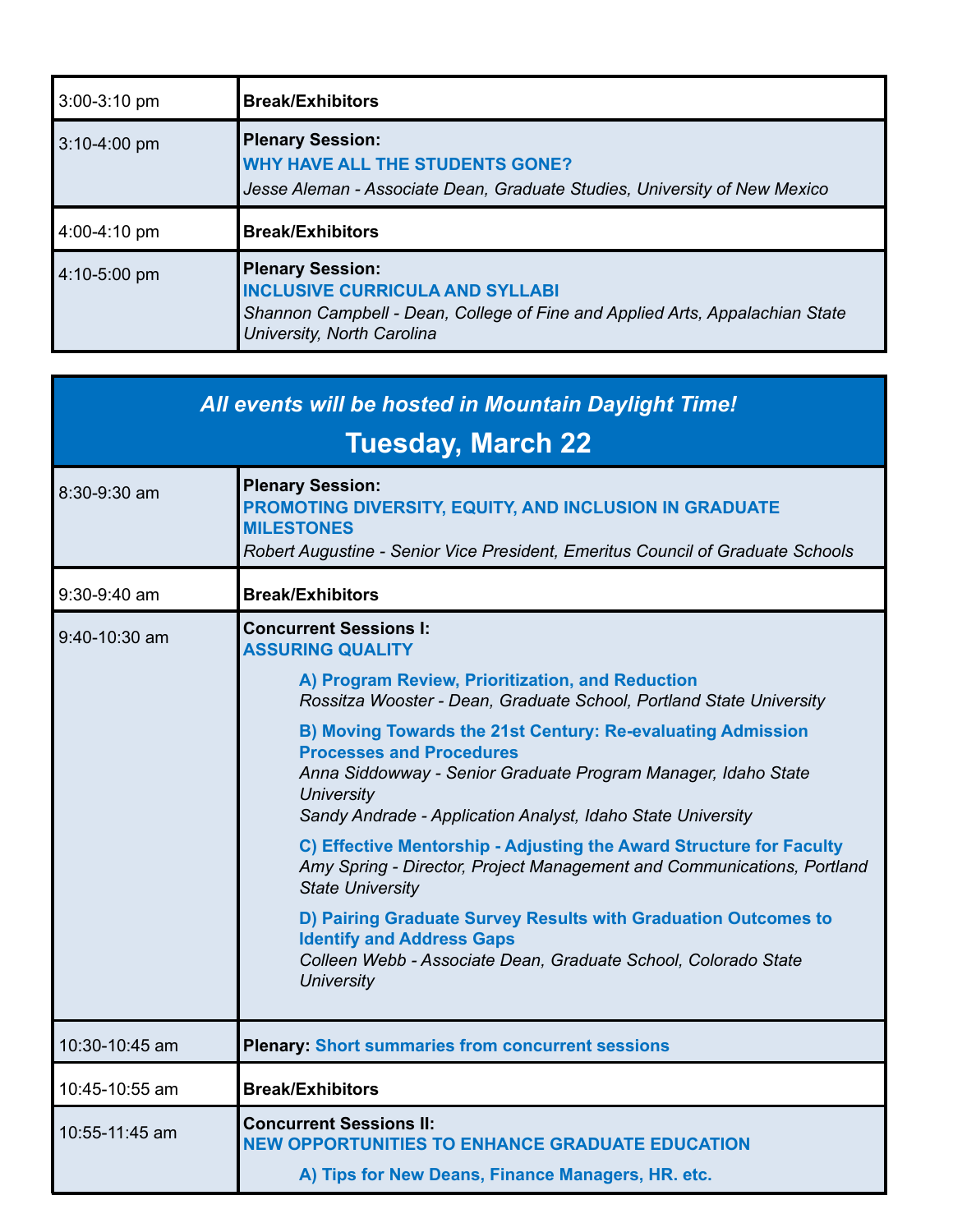|                   | Kelli Klebe - Dean, Graduate School, University of Colorado-Colorado<br><b>Springs</b><br>Tammi Vacha Hasse - Dean, Graduate School, Boise State University                                                                                                                                               |
|-------------------|-----------------------------------------------------------------------------------------------------------------------------------------------------------------------------------------------------------------------------------------------------------------------------------------------------------|
|                   |                                                                                                                                                                                                                                                                                                           |
|                   | <b>B) Graduate Student Mental Health</b><br>Tammy Barry - Associate Dean, Graduate School, Washington State<br><b>University</b>                                                                                                                                                                          |
|                   | <b>C) Graduate Student Health Insurance</b><br>David Kieda - Dean, Graduate School, University of Utah                                                                                                                                                                                                    |
|                   | D) Best Practices to Engage Students in Co-curricular<br><b>Programs That Support Success and Well-being</b><br>Mary Stromberger - Dean, Colorado State University Graduate School<br>Kristina Quynn - Assistant Dean, Colorado State University Graduate School                                          |
|                   | E) Building Better Education Pathways for Lifelong Success<br>Jack Klett, Associate Director of Academic Partnerships, ETS                                                                                                                                                                                |
| 11:45 am-12:00 pm | <b>Plenary: Short summaries from concurrent sessions</b>                                                                                                                                                                                                                                                  |
| 12:00-1:00 pm     | <b>PROQUEST AWARDS LUNCH</b>                                                                                                                                                                                                                                                                              |
|                   | Mary Stromberger - Dean, Graduate School, Colorado State University                                                                                                                                                                                                                                       |
|                   | <b>Innovation in Technology Award</b><br>Ivan Evtimov, University of Washington<br>"Disrupting Machine Learning: Emerging Threats and Applications for Privacy and<br>Dataset Ownership"                                                                                                                  |
|                   | <b>Distinguished Master's Thesis Award: STEM</b><br>Jaycie Fickle, California State University - Bakersfield<br>"Xylem structure and hydraulic function in the roots and stems of chaparral shrub<br>species occurring at high and low elevation sites in the southern Sierra Nevada,<br>California, USA" |
|                   | <b>Distinguished Master's Thesis Award: Non-STEM</b><br>Letitia Pokiak, University of Victoria<br>"Meaningful Consultation, Meaningful Participants and Meaning Making: Inuvialuit<br>Perspectives on the Mackenzie Valley Pipeline and the Climate Crisis"                                               |
|                   | Distinguished Master's Thesis and/or Final Master's Capstone Project Award<br>in the Creative, Visual and Performing Arts<br>Tryphena Yeboah, Chapman University<br>"First Light"                                                                                                                         |
| 1:00-1:45 pm      | <b>Concurrent Sessions III:</b><br><b>NEW OPPORTUNITIES TO ENHANCE GRADUATE EDUCATION, continued</b>                                                                                                                                                                                                      |
|                   | A) Coming to America - The Challenges for International<br><b>Students to Fit in and Belong</b><br>Alana Jones - Associate Vice Chancellor, Office of International Affairs,<br>University of Colorado Denver                                                                                             |
|                   | B) Mentoring to Advance Graduate Professional Identity &<br><b>Experience</b><br>Marie-Anne de Graaff - Graduate Program Coordinator, Boise State                                                                                                                                                         |
|                   | <b>University</b>                                                                                                                                                                                                                                                                                         |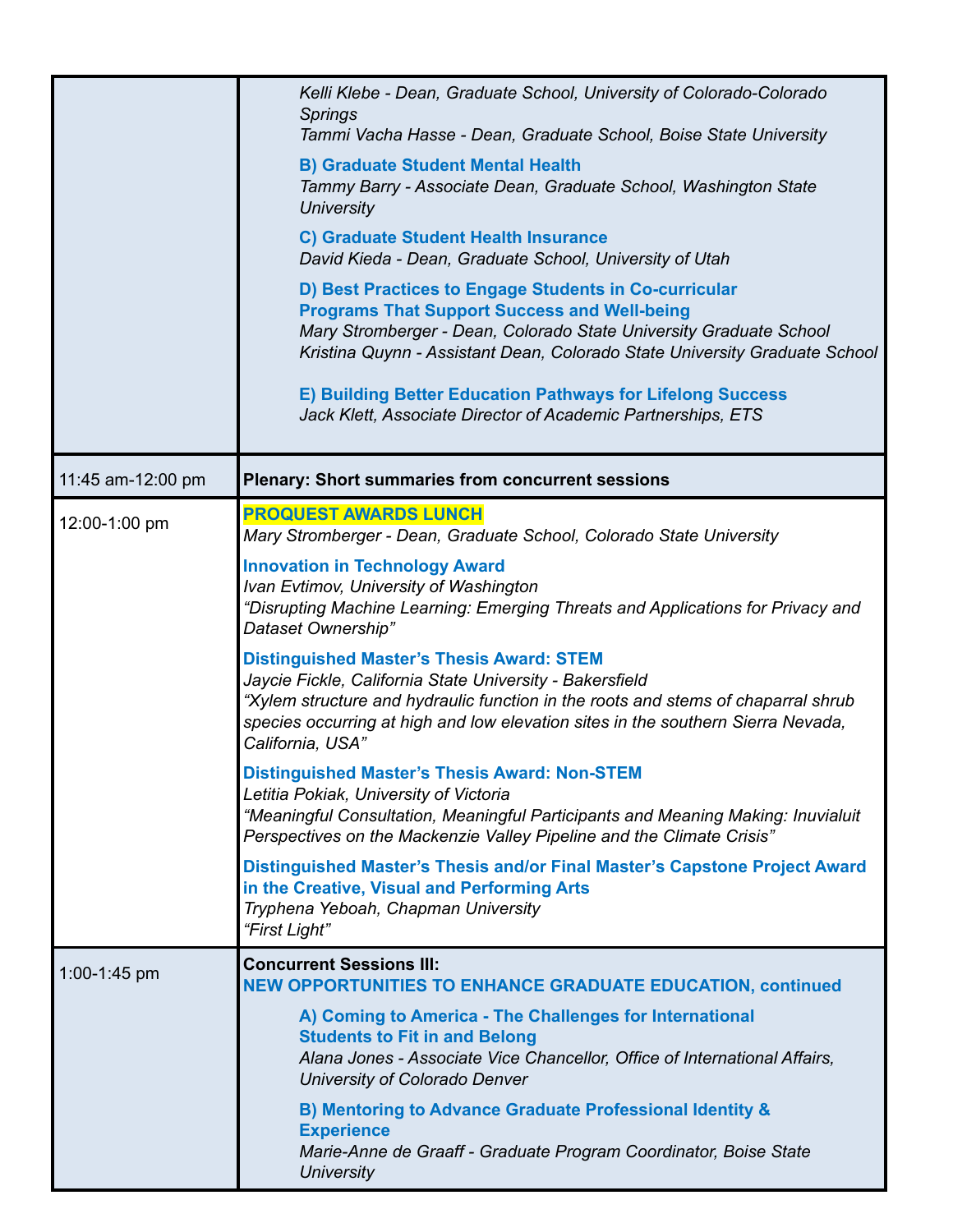|              | Donna Llewellyn - Executive Director, Boise State University                                                                                                                                |
|--------------|---------------------------------------------------------------------------------------------------------------------------------------------------------------------------------------------|
|              | <b>C) Recruiting Faculty of Color</b><br>Lorraine Stinebiser, Director, Office Faculty Diversity and Recruitment,<br>Division of Diversity and Inclusion, Rochester Institute of Technology |
|              | D) Cultural Barriers: Finding Your Why in a Non-Traditional/Rural State<br>Anna Siddowway - Senior Graduate Program Manager, Idaho State<br><b>University</b>                               |
|              | E) Sneak Peak: Introducing New Features in ProQuest Dissertations &<br><b>Theses Global</b><br>Jess Byrne - Sr. Product Marketing Manager, ProQuest part of Clarivate                       |
| 1:45-2:00 pm | <b>Plenary: Short summaries from concurrent sessions</b>                                                                                                                                    |
| 2:00-2:10 pm | <b>Break/Exhibitors</b>                                                                                                                                                                     |
| 2:10-3:10 pm | <b>Plenary Session:</b><br><b>WHAT IS CRITICAL THINKING?</b><br>Jonathan Haber - Educational Researcher, Author and Entrepreneur                                                            |
| 3:10-3:20 pm | <b>Break/Exhibitors</b>                                                                                                                                                                     |
| 3:20-4:05 pm | <b>Concurrent Sessions IV:</b><br><b>CAREER READINESS</b>                                                                                                                                   |
|              | A) Helping Graduate Students Reflect on What They Know, Want and<br>are Capable of<br>Nick Shaklee - Assistant Director, Career Center, University of Colorado<br>Denver                    |
|              | <b>B) Communicating: Speaking and Presenting with Conviction</b><br>Chris Hill - Instructor, University of Colorado Denver Anschutz Medical<br>Campus                                       |
|              | <b>C) Experiential Learning/Community Engagement</b><br>Shannon Campbell - Dean, College of Fine and Applied Arts, Appalachian<br>State University, North Carolina                          |
|              | D) What we Thought They Knew - Basic Engagement Skills<br><b>Extra-Curricular Requirements?</b><br>Maribeth Watwood - Dean, Graduate College, Northern Arizona University                   |
| 4:05-4:20 pm | <b>Plenary: Short summaries from concurrent sessions</b>                                                                                                                                    |

| All events will be hosted in Mountain Daylight Time!<br><b>Wednesday, March 23</b> |                                                                                                                           |
|------------------------------------------------------------------------------------|---------------------------------------------------------------------------------------------------------------------------|
| 9:00-9:45 am                                                                       | <b>Plenary Session:</b><br><b>3MT PRE-SESSION 1</b><br>Rossitza Wooster - Dean Graduate School, Portland State University |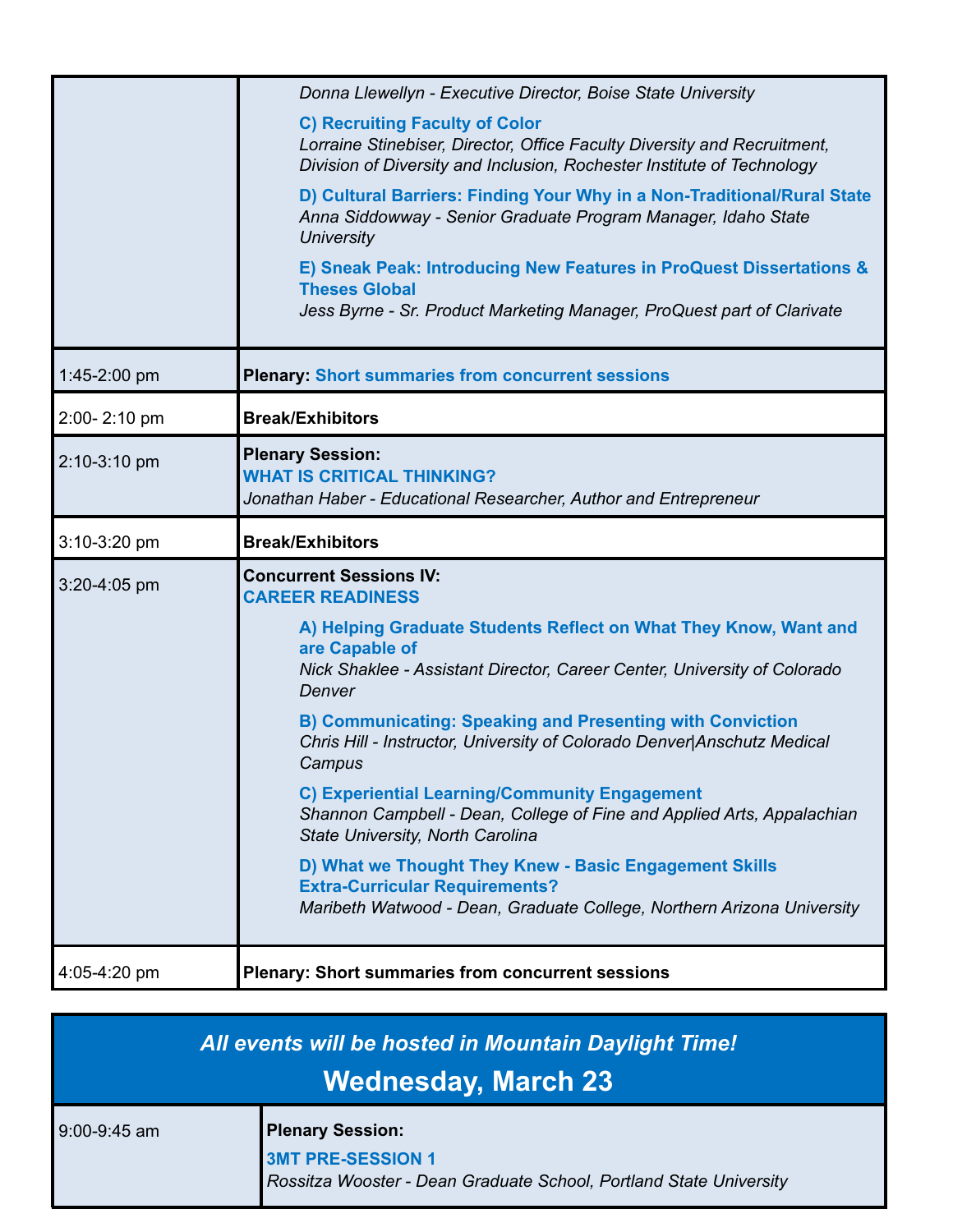|                 | <b>Congratulations to our Regional 3MT Competitors!</b><br>Mel Anderson - Idaho State University<br>Rebekah Call - Claremont Graduate University<br>Kishore Chittimalli - North Dakota State University<br>Autumn Corrow - California State University<br>Grant Ely - Washington State University<br>Logan Epperson - University of Colorado, Colorado Springs<br>Rabie Fadil - University of North Dakota |
|-----------------|------------------------------------------------------------------------------------------------------------------------------------------------------------------------------------------------------------------------------------------------------------------------------------------------------------------------------------------------------------------------------------------------------------|
| 9:00-9:45 am    | <b>3MT PRE-SESSION 2</b><br>Jesse Aleman - Associate Dean, University of New Mexico<br><b>Congratulations to our Regional 3MT Competitors!</b>                                                                                                                                                                                                                                                             |
|                 | Lupe Franco - San Jose State University<br>• Mariana Marcos Hernandez - University of Texas El Paso<br>Varsha Koushik - University of Colorado, Boulder<br>• Shana Adiel Lanzetta - Northern Arizona University<br>• Sina Mehdinia - Portland State University<br>• Dalton Miller - Boise State University<br>Amelia Munson - UC Davis                                                                     |
| 9:00-9:45 am    | <b>3MT PRE-SESSION 3</b><br>Inge Wefes - Senior Associate Dean, Graduate School, University of Colorado<br>Denver Anschutz Medical School                                                                                                                                                                                                                                                                  |
|                 | <b>Congratulations to our Regional 3MT Competitors!</b><br>Morgan Nelson - University of Utah<br>Victoria Peña-Parr - University of New Mexico<br>Adelle Price - CU Denver Anschutz<br>Melissa Schofield - University of Nevada, Las Vegas<br>Shubham Soni - University of Alberta<br>Sook Mun (Alice) Wong - Chapman University<br>Torrey Stephenson - University of Idaho                                |
| $9:45-10:00$ am | <b>Break/Exhibitors</b>                                                                                                                                                                                                                                                                                                                                                                                    |
| 10:00-11:00 am  | <b>KEYNOTE:</b><br>THE VALUE OF EXPERTISE<br>Tom Nichols - Professor of National Security Affairs, US Naval War College,<br>Newport, Rhode Island                                                                                                                                                                                                                                                          |
| 11:00-11:10 am  | <b>Break/Exhibitors</b>                                                                                                                                                                                                                                                                                                                                                                                    |